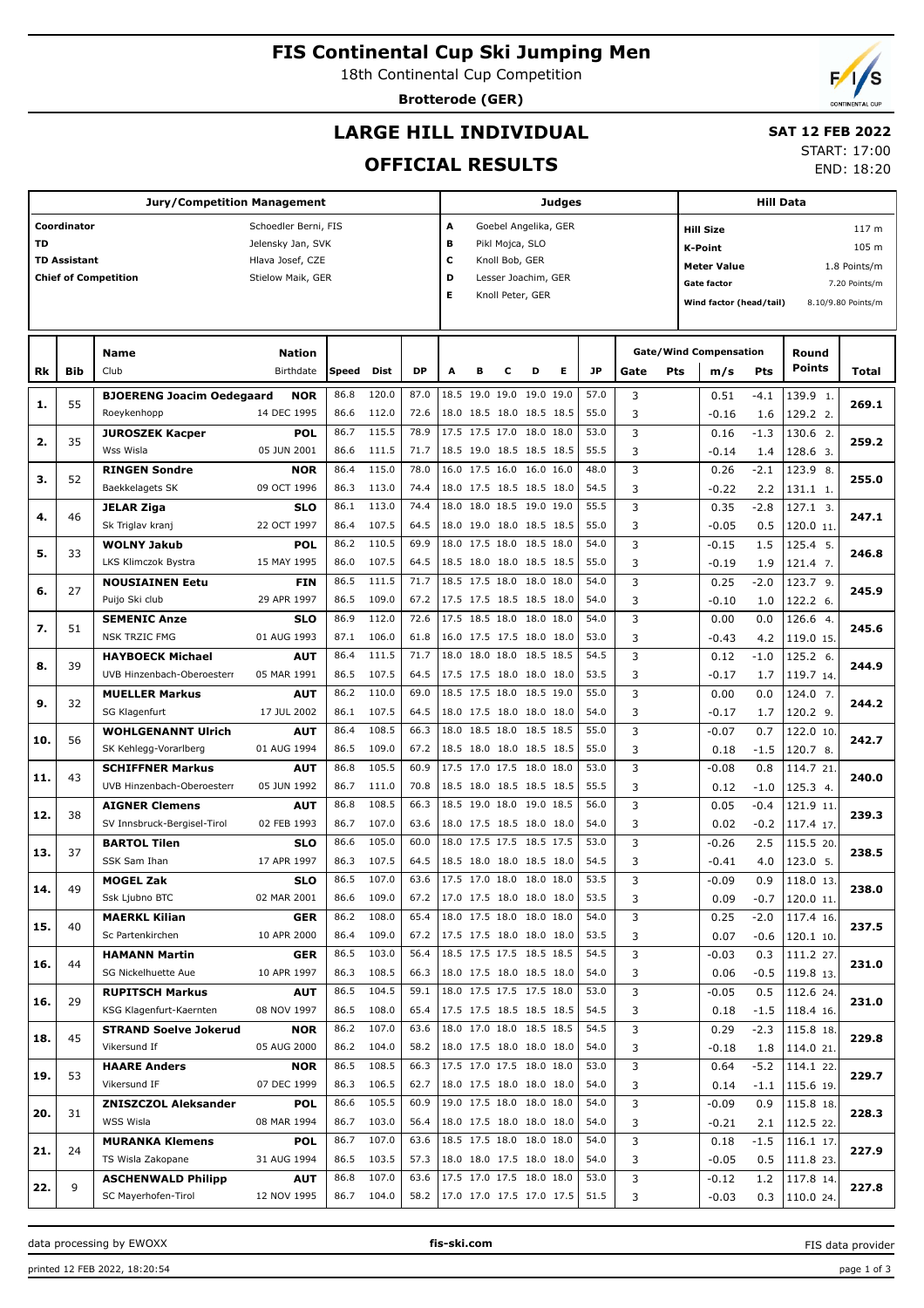# **FIS Continental Cup Ski Jumping Men**

18th Continental Cup Competition

**Brotterode (GER)**



END: 18:20

### **LARGE HILL INDIVIDUAL**

#### **SAT 12 FEB 2022** START: 17:00

### **OFFICIAL RESULTS**

|           |            | <b>Name</b>               | <b>Nation</b> |       |       |           |   |   |                          |   |                          |           |      |     | <b>Gate/Wind Compensation</b> |            | Round<br><b>Points</b> |       |
|-----------|------------|---------------------------|---------------|-------|-------|-----------|---|---|--------------------------|---|--------------------------|-----------|------|-----|-------------------------------|------------|------------------------|-------|
| <b>Rk</b> | <b>Bib</b> | Club                      | Birthdate     | Speed | Dist  | <b>DP</b> | A | в | с                        | D | Е                        | <b>JP</b> | Gate | Pts | m/s                           | <b>Pts</b> |                        | Total |
| 23.       | 50         | <b>PREVC Domen</b>        | <b>SLO</b>    | 86.8  | 103.5 | 57.3      |   |   | 17.0 17.5 17.5 18.0 18.0 |   |                          | 53.0      | 3    |     | $-0.11$                       | 1.1        | 111.4 25.              | 227.4 |
|           |            | Sk Triglav kranj          | 04 JUN 1999   | 86.6  | 105.0 | 60.0      |   |   |                          |   | 19.0 17.0 17.5 18.0 18.0 | 53.5      | 3    |     | $-0.26$                       | 2.5        | 116.0 18.              |       |
| 24.       | 48         | <b>SIEGEL David</b>       | <b>GER</b>    | 86.8  | 103.5 | 57.3      |   |   | 17.5 17.5 18.0 18.0 18.0 |   |                          | 53.5      | 3    |     | 0.00                          | 0.0        | 110.8 29.              | 226.3 |
|           |            | SV Baiersbronn            | 28 AUG 1996   | 86.9  | 105.5 | 60.9      |   |   | 17.0 17.5 18.0 18.0 18.0 |   |                          | 53.5      | 3    |     | $-0.11$                       | 1.1        | 115.5 20.              |       |
| 25.       | 30         | <b>KOT Maciej</b>         | <b>POL</b>    | 86.3  | 104.5 | 59.1      |   |   | 17.5 17.5 17.5 18.0 18.0 |   |                          | 53.0      | 3    |     | $-0.07$                       | 0.7        | 112.8 23.              | 220.4 |
|           |            | AZS Zakopane              | 09 JUN 1991   | 86.5  | 103.5 | 57.3      |   |   | 17.5 17.5 18.0 17.5 18.0 |   |                          | 53.0      | 3    |     | 0.33                          | $-2.7$     | 107.6 25.              |       |
| 26.       | 21         | <b>VITEZ Patrik</b>       | <b>SLO</b>    | 86.6  | 103.5 | 57.3      |   |   | 17.0 17.0 17.0 17.0 17.0 |   |                          | 51.0      | 3    |     | $-0.29$                       | 2.8        | 111.1 28.              | 218.2 |
|           |            | Ssk Velenie               | 14 JUN 1998   | 86.4  | 103.0 | 56.4      |   |   |                          |   | 17.0 17.0 17.5 17.0 17.5 | 51.5      | 3    |     | 0.10                          | $-0.8$     | 107.1 26.              |       |
| 27.       | 41         | <b>LISSO Justin</b>       | <b>GER</b>    | 87.0  | 109.0 | 67.2      |   |   | 18.0 17.5 18.0 17.5 18.0 |   |                          | 53.5      | 3    |     | 0.38                          | $-3.1$     | 117.6 15.              | 217.3 |
|           |            | Wsv Schmiedefeld          | 12 DEC 1999   | 86.6  | 100.5 | 51.9      |   |   | 15.0 16.5 16.0 16.0 16.0 |   |                          | 48.0      | 3    |     | 0.03                          | $-0.2$     | 99.7 27.               |       |
| 28.       | 19         | <b>BAZHENOV Aleksandr</b> | <b>RUS</b>    | 86.3  | 104.5 | 59.1      |   |   | 17.5 17.0 17.0 17.5 17.5 |   |                          | 52.0      | 3    |     | $-0.02$                       | 0.2        | 111.3 26.              | 210.5 |
|           |            | ZDUSHOR ZVS CSP           | 13 JUL 1995   | 86.0  | 98.5  | 48.3      |   |   | 17.0 17.0 17.5 17.0 17.5 |   |                          | 51.5      | 3    |     | 0.07                          | $-0.6$     | 99.2 28.               |       |
| 29.       | 47         | <b>BOMBEK Jan</b>         | <b>SLO</b>    | 86.8  | 110.0 | 69.0      |   |   | 17.5 17.5 18.5 18.5 18.5 |   |                          | 54.5      | 3    |     | 0.20                          | $-1.6$     | 121.9 11.              | 197.1 |
|           |            | <b>SSK Velenje</b>        | 04 DEC 2001   | 86.5  | 87.0  | 27.6      |   |   | 14.5 15.5 15.5 15.0 14.5 |   |                          | 45.0      | 3    |     | $-0.27$                       | 2.6        | 75.2 29.               |       |
| 30.       | 54         | <b>RAIMUND Philipp</b>    | <b>GER</b>    | 86.7  | 105.0 | 60.0      |   |   | 17.5 18.5 17.5 17.5 17.5 |   |                          | 52.5      | 3    |     | 0.29                          | $-2.3$     | 110.2 30.              | 110.2 |
|           |            | Sc Oberstdorf             | 23 JUN 2000   |       |       |           |   |   |                          |   |                          |           |      |     |                               |            |                        |       |

|     |                | Not qualified for final round                                    |                           |      |            |      |                          |      |   |         |        |       |
|-----|----------------|------------------------------------------------------------------|---------------------------|------|------------|------|--------------------------|------|---|---------|--------|-------|
| 31. | 34             | <b>FREITAG Richard</b><br>SG Nickelhuette Aue                    | <b>GER</b><br>14 AUG 1991 |      | 86.5 101.0 | 52.8 | 17.5 17.5 17.5 18.0 18.0 | 53.0 | 3 | $-0.30$ | 2.9    | 108.7 |
| 32. | 36             | <b>WESTERHEIM Oscar P</b><br>Baekkelagets SK                     | <b>NOR</b><br>03 JAN 1996 |      | 86.6 102.5 | 55.5 | 18.0 17.0 17.5 17.0 17.5 | 52.0 | 3 | 0.01    | $-0.1$ | 107.4 |
| 33. | 28             | <b>HAUSWIRTH Sandro</b><br>Gstaad                                | SUI<br>29 AUG 2000        |      | 86.5 102.0 | 54.6 | 17.5 17.0 17.5 17.0 17.5 | 52.0 | 3 | 0.10    | $-0.8$ | 105.8 |
| 34. | 22             | <b>INSAM Alex</b><br>GRUPPO SPORTIVO FIAMME OF                   | <b>ITA</b><br>19 DEC 1997 | 86.3 | 99.5       | 50.1 | 17.5 17.0 17.0 17.0 17.0 | 51.0 | 3 | $-0.29$ | 2.8    | 103.9 |
| 35. | 6              | <b>BATBY Alessandro</b><br>C.S courchevel                        | <b>FRA</b><br>20 NOV 2001 |      | 86.5 100.0 | 51.0 | 17.0 16.5 16.5 17.0 17.0 | 50.5 | 3 | 0.20    | $-1.6$ | 99.9  |
| 36. | $\overline{4}$ | <b>PURTOV Mikhail</b><br>Sdushor Aist nizhny tagil               | <b>RUS</b><br>28 MAY 2002 | 86.4 | 99.5       | 50.1 | 17.0 16.5 17.0 17.0 17.0 | 51.0 | 3 | 0.22    | $-1.8$ | 99.3  |
| 37. | 10             | <b>CONTAMINE Mathis</b><br>Courchevel                            | <b>FRA</b><br>14 SEP 2001 | 86.0 | 98.0       | 47.4 | 17.0 17.0 16.5 17.0 17.5 | 51.0 | 3 | $-0.05$ | 0.5    | 98.9  |
| 38. | 16             | <b>MERILAEINEN Eetu</b><br>Jyvaeskylae Ski club                  | <b>FIN</b><br>19 APR 1997 | 86.4 | 98.5       | 48.3 | 17.5 17.0 16.5 17.0 17.0 | 51.0 | 3 | 0.24    | $-1.9$ | 97.4  |
| 39. | 14             | <b>HEIKKINEN Kalle</b><br>Kuusamon Era-veikot                    | <b>FIN</b><br>16 SEP 1999 | 86.0 | 97.0       | 45.6 | 16.5 16.5 16.5 17.0 17.0 | 50.0 | 3 | $-0.15$ | 1.5    | 97.1  |
| 40. | 15             | <b>URLAUB Andrew</b><br>Flying Eagles Ski Club                   | <b>USA</b><br>12 APR 2001 | 86.2 | 96.0       | 43.8 | 17.0 17.0 17.0 17.0 17.0 | 51.0 | 3 | $-0.14$ | 1.4    | 96.2  |
| 41. | 17             | <b>KRZAK Jaroslaw</b><br>PKS Olimpijczyk                         | <b>POL</b><br>01 AUG 2000 | 86.7 | 96.0       | 43.8 | 17.5 17.5 16.5 17.0 17.0 | 51.5 | 3 | 0.09    | $-0.7$ | 94.6  |
| 42. | 26             | <b>SCHULER Andreas</b><br>Einsiedeln                             | <b>SUI</b><br>30 DEC 1995 | 86.9 | 97.5       | 46.5 | 18.5 16.5 17.0 17.0 17.0 | 51.0 | 3 | 0.40    | $-3.2$ | 94.3  |
| 42. | 13             | <b>KOLOBOV Maksim</b><br>GAU SSHOR ZVS Sakhalin                  | <b>RUS</b><br>10 APR 2002 | 86.2 | 94.0       | 40.2 | 16.0 16.5 16.5 16.5 17.0 | 49.5 | 3 | $-0.47$ | 4.6    | 94.3  |
| 44. | 18             | <b>CECON Francesco</b><br>BACHMANN SPORT COLLEGE S               | <b>ITA</b><br>13 NOV 2001 | 85.9 | 95.0       | 42.0 | 16.5 17.0 16.5 16.5 17.0 | 50.0 | 3 | $-0.15$ | 1.5    | 93.5  |
| 45. | $\overline{2}$ | <b>MAKSIMOCHKIN Mikhail</b><br>Sdushor CSP N. Novgorod Dina      | <b>RUS</b><br>29 AUG 1993 | 86.4 | 92.5       | 37.5 | 17.0 17.0 16.5 17.0 17.0 | 51.0 | 3 | $-0.42$ | 4.1    | 92.6  |
| 46. | $\overline{7}$ | <b>SELCER Radek</b><br>TJ Dukla Frenstat pod Radhost 10 AUG 2001 | <b>CZE</b>                | 86.5 | 94.0       | 40.2 | 16.5 17.0 16.5 16.5 16.5 | 49.5 | 3 | $-0.10$ | 1.0    | 90.7  |
| 47. | 42             | <b>OESTVOLD Benjamin</b><br>Lensbygda Sportsklubb                | <b>NOR</b><br>13 JAN 2001 | 85.9 | 94.5       | 41.1 | 17.0 16.5 17.0 16.5 16.5 | 50.0 | 3 | 0.15    | $-1.2$ | 89.9  |

data processing by EWOXX **fis-ski.com**

printed 12 FEB 2022, 18:20:54 page 2 of 3

FIS data provider